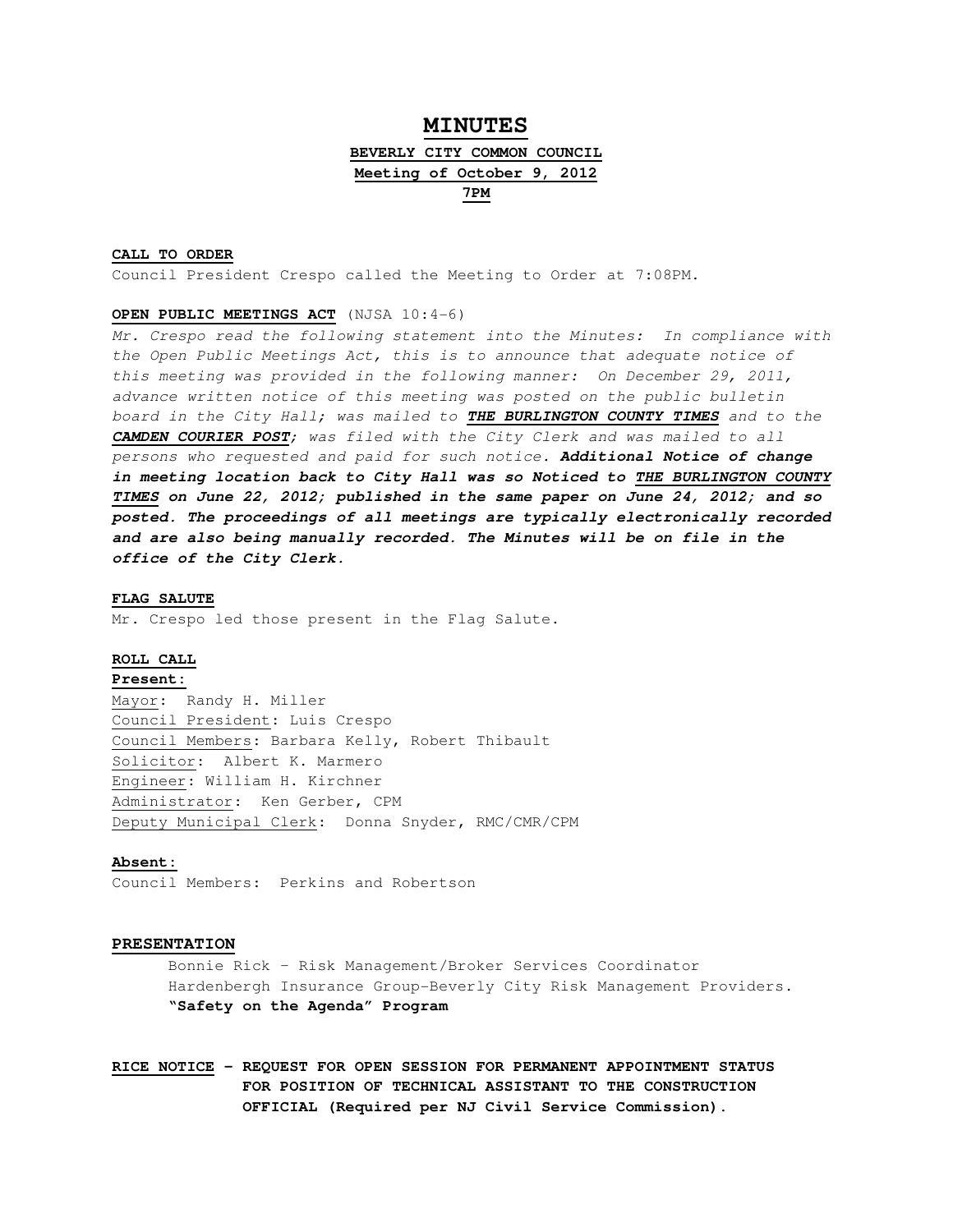## **Victoria Sereduk**

Beverly City Hire Date: 3/26/2008 as Certified Technical Assistant to the Construction Official.

## **MINUTES**

Council 2012 Minutes for review and approval: 9/25 and 9/11/12 Executive Session Minutes for review and approval: 9/25 and 9/11/12

### **BILLS LIST**

October 4, 2012 Bills List for review and approval.

# **ORDINANCES**

## **ORDINANCE 2012-9 – SECOND READING/PUBLIC HEARING**

 An Ordinance authorizing an Emergency Appropriation under N.J.S.A. 40A:4-53 for the purpose of preparing a **Revision and Codification of the Ordinances of the City of Beverly**.

## **ORDINANCE 2012-10 – SECOND READING/PUBLIC HEARING**

An Ordinance to Amend Ordinance 2011-12 ("An Ordinance establishing that a business entity which makes Political Contributions to Municipal Candidates, and Municipal and County Political Parties in excess of certain thresholds shall be limited in its ability to receive Public Contracts from the City of Beverly in the County of Burlington")to Amend the Monetary Threshold for Contributions to Joint Candidate Committees for Mayor or Governing Body Members and County Political Parties from \$300 per Calendar Year to \$250 per Calendar Year, and from \$500 to \$450 per Calendar Year, respectively.

### **RESOLUTIONS**

### **RESOLUTION 2012-241**

A Resolution authorizing payment of Pay Estimate Number 2 submitted by **Curb-Con, Inc**. for the Cooper Street Gateway Project. This Pay Estimate includes the adjust contract quantities based on Change Order #2. The invoice is in the amount of \$242,587.42, less 2% retainage of \$4,851.75, less a previous payment of \$110,660.69 which leaves a balance of **\$127,274.98** owed to Curb-Con, Inc. at this time. Payment is made with confirmation of available funds by the Beverly City CFO: Budgetary Grant line item – "Enhanced Transportation: Cooper Street Gateway Project".

# **RESOLUTION 2012-242**

A Resolution authorizing renewal of a three-year **Shared Services Agreement between the City of Beverly and the County of Burlington** for the Calendar Years 2013-2015 for the purpose of Snow Plowing and/or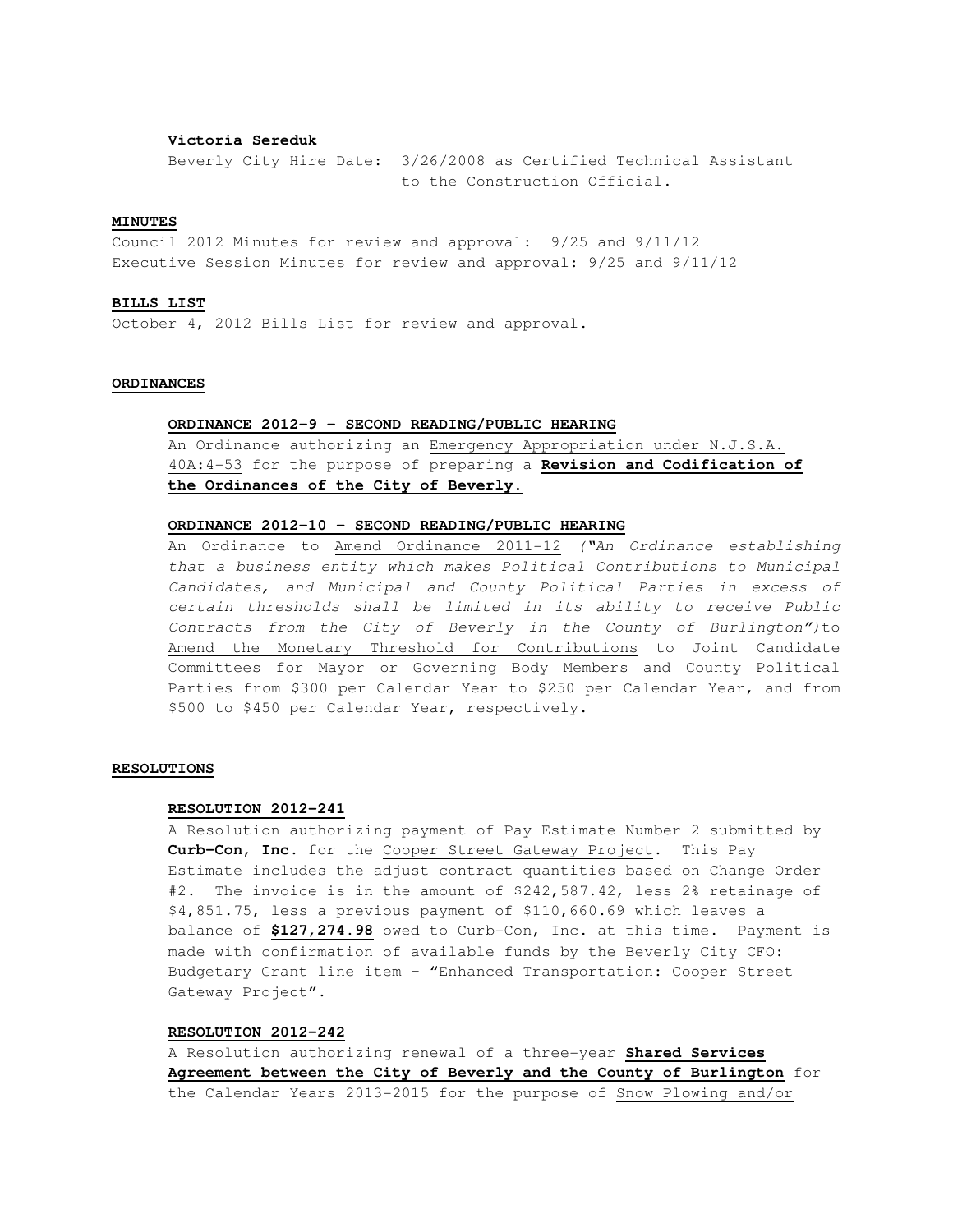Salting along and within specified areas of Rte. 543/Warren Street, Rte. 626/Broad Street, and Rte. 630/Cooper Street for a total of 1.6 miles.

3

## **RESOLUTION 2012-243**

A Resolution approving a **Subordination Agreement** between the City of Beverly and Bank of America, N.A. regarding 662 Manor Road, Block 842/Lot 1.14 in the City of Beverly.

## **RESOLUTION 2012-244**

A Resolution authorizing a Permanent Appointment to the position of Technical Assistant to the Construction Official for the City of Beverly.

#### **RESOLUTION 2012-245**

 A Resolution removing a Deed Restriction from the Beverly City property known as 1015 Detwiler Street, Beverly, NJ 08010.

### **RESOLUTION 2012-246**

 A Resolution approving Retail Food License to **"Riccardo's Pizza"** at 702 Warren Street, all paperwork being in order, inspections being current and fees being paid.

### **OLD BUSINESS**

Comcast Cable Franchise Renewal Status Update.

### **NEW BUSINESS**

~ Authorization to advertise "Request For Proposals" for Professionals for the City of Beverly for the 2013 Calendar Year. Requests will be for the following City appointments:

> Auditor Bond Counsel Engineer Land Use Engineer Land Use Solicitor Prosecutor Public Defender Redevelopment Solicitor Solicitor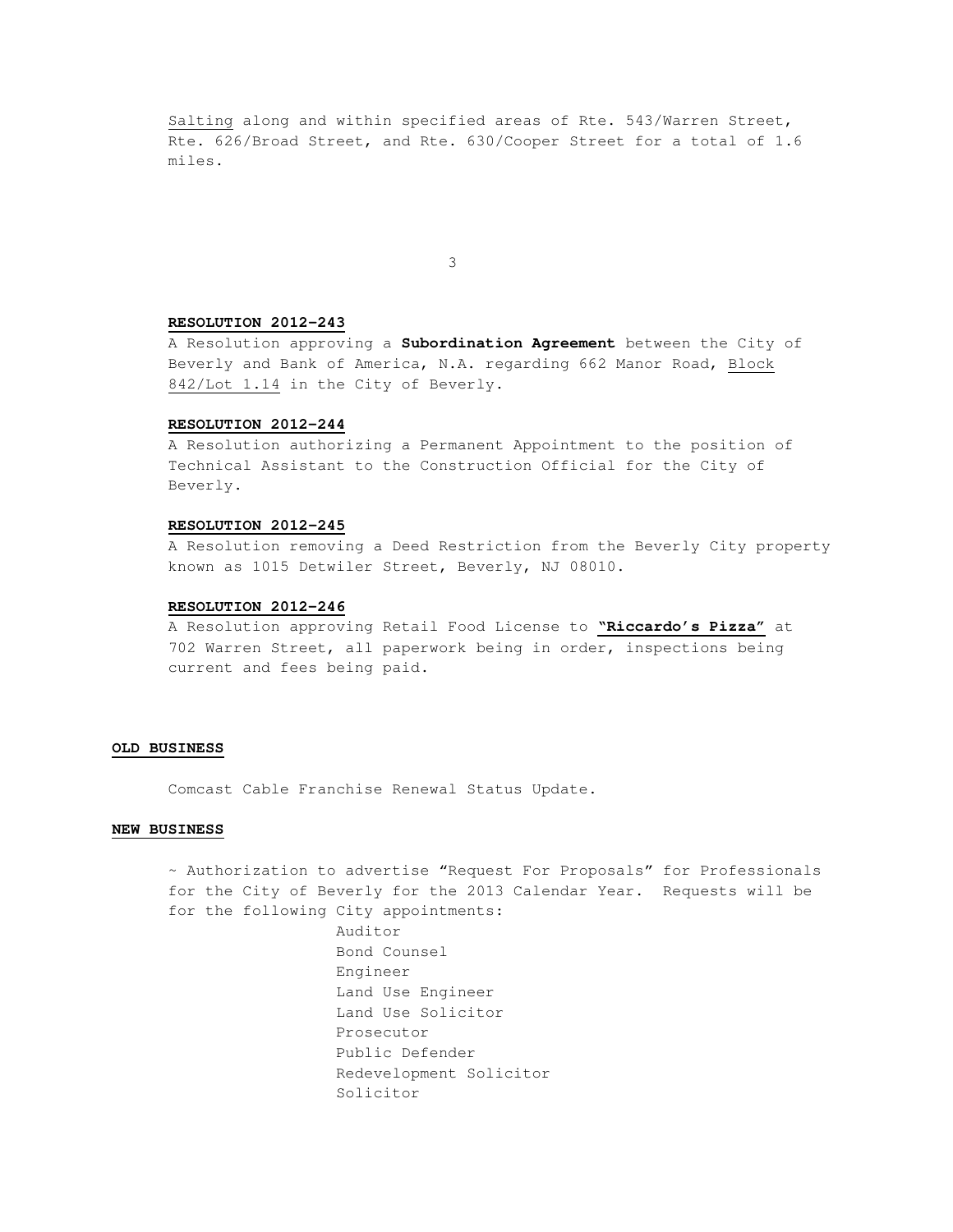~ Schedule for 2013 Budget Workshop Meetings.

#### **CORRESPONDENCE**

Please see Correspondence Folder for review.

4

# **COMMENTS/REPORTS**

**Mayor Council Members Administrator Clerk** S**olicitor Tax Engineer Finance**

## **PUBLIC COMMENT**

This portion of the meeting provides the public with an opportunity to ask questions of City Council concerning the City, or to address questions to the Administrator/Director of Public Safety. **Please state your name and address for the record.** 

### **EXECUTIVE SESSION**

### **Resolution 2012- :**

A Resolution of the Common Council of the City of Beverly to hold Executive Session in accordance with the Open Public Meetings Act, P.L. 1975, Chapter 231, permitting the exclusion of the Public from a meeting in certain circumstances which the Governing Body deem now exist: Discussion to be had on Personnel, Litigation, and Contractual matters.

**ACTION TAKEN AFTER EXECUTIVE:** \_\_\_\_\_YES \_\_\_\_\_\_NO

## **ADJOURNMENT**

### **Governor's Best Practices Toolbox-2012:**

**"Prospective" Items for Continued Discussion, Monitoring, and Update:**

1. Does your municipality maintain an up-to-date municipal website containing, but not limited to:

Past 3 years adopted Budgets. YES.

Current year proposed Budget including the full adopted Budget for current year when approved by the Governing Body. TBA Most recent Annual Financial Statements and Audits. YES